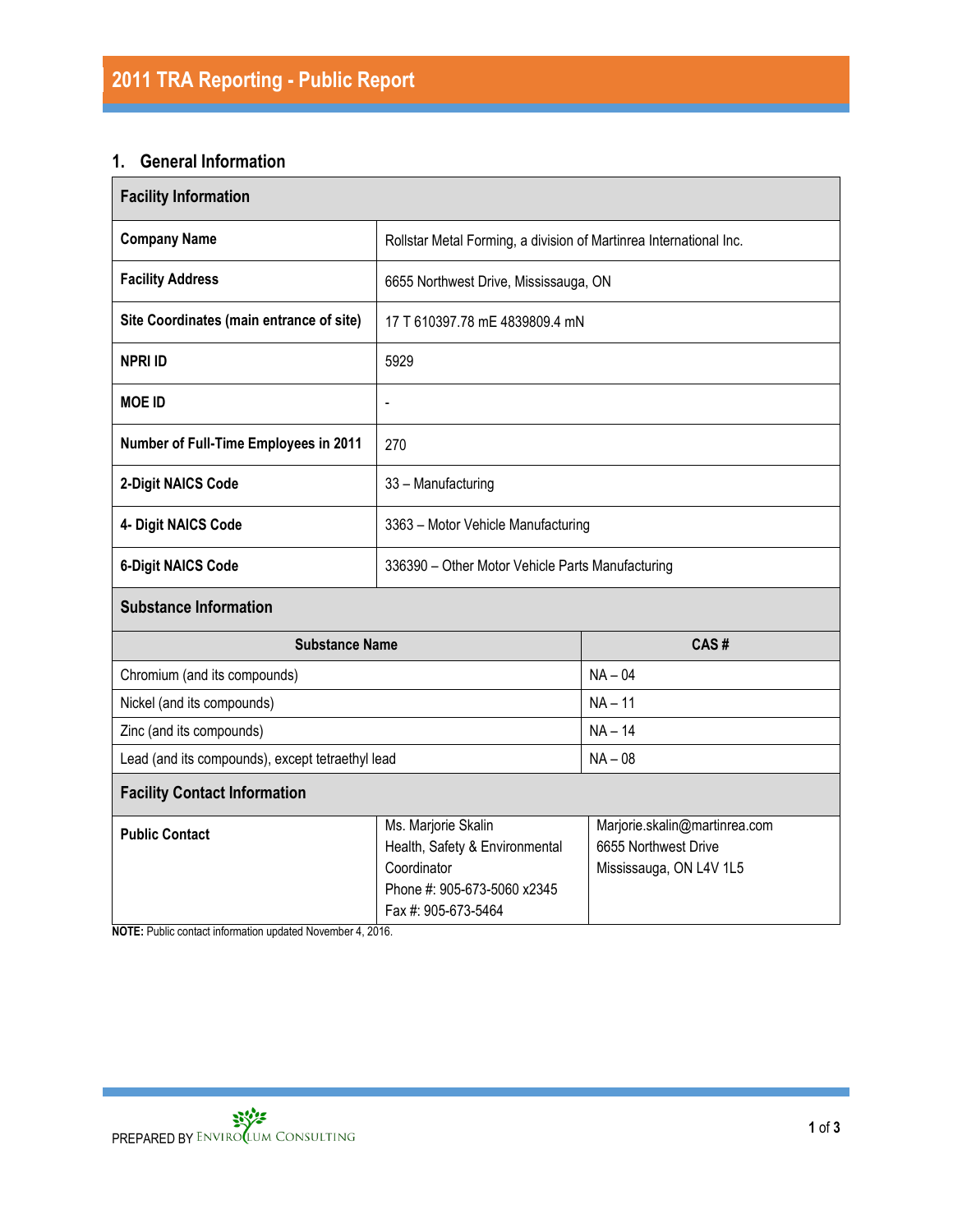# **2. Toxic Substance Accounting Summary**

Facility-wide Amounts of Toxic Substances Reported for 2011:

| <b>Substance Name</b>        | <b>Used</b>  | <b>Created</b> | <b>Contained In</b><br><b>Product</b> | <b>Release</b><br>to Air | Disposed /<br><b>Recycled</b> |
|------------------------------|--------------|----------------|---------------------------------------|--------------------------|-------------------------------|
| Chromium (and its compounds) | 100 to 1,000 |                | 100 to 1,000                          |                          | 10 to 100                     |
| Nickel (and its compounds)   | 10 to 100    |                | 100 to 1,000                          |                          | 1 to 10                       |
| Zinc (and its compounds)     | 10 to 100    | --             | 100 to 1,000                          |                          | 1 to 10                       |
| Lead (and its compounds)     | 10 to 100    |                | 10 to 100                             |                          | $0$ to 1                      |

**NOTE:** Units are expressed in tonnes, unless otherwise indicated. '-- ' indicates not applicable.

# **3. Quantification Comparison to Previous Year**

Not required since this is the first report.

### **4. Objectives**

Rollstar prides itself on technological innovation in order to produce high quality products in an environmentally responsible manner. This plan will determine the technical and economic feasibility of identified reduction options to determine which, if any, are viable for implementation at this time. As part of the continuous improvement practices at the facility, technical advances will be monitored for new opportunities to reduce the use of the reported substances at the facility.

### **5. Progress in Implementing Plan**

This section does not apply since no feasible reduction options are available for implementation at this time.

For information on on-site releases from the facility, as well as disposal and off-site recycling information please refer to National Pollutant Release Inventory's website: [http://www.ec.gc.ca/inrp-npri/.](http://www.ec.gc.ca/inrp-npri/)